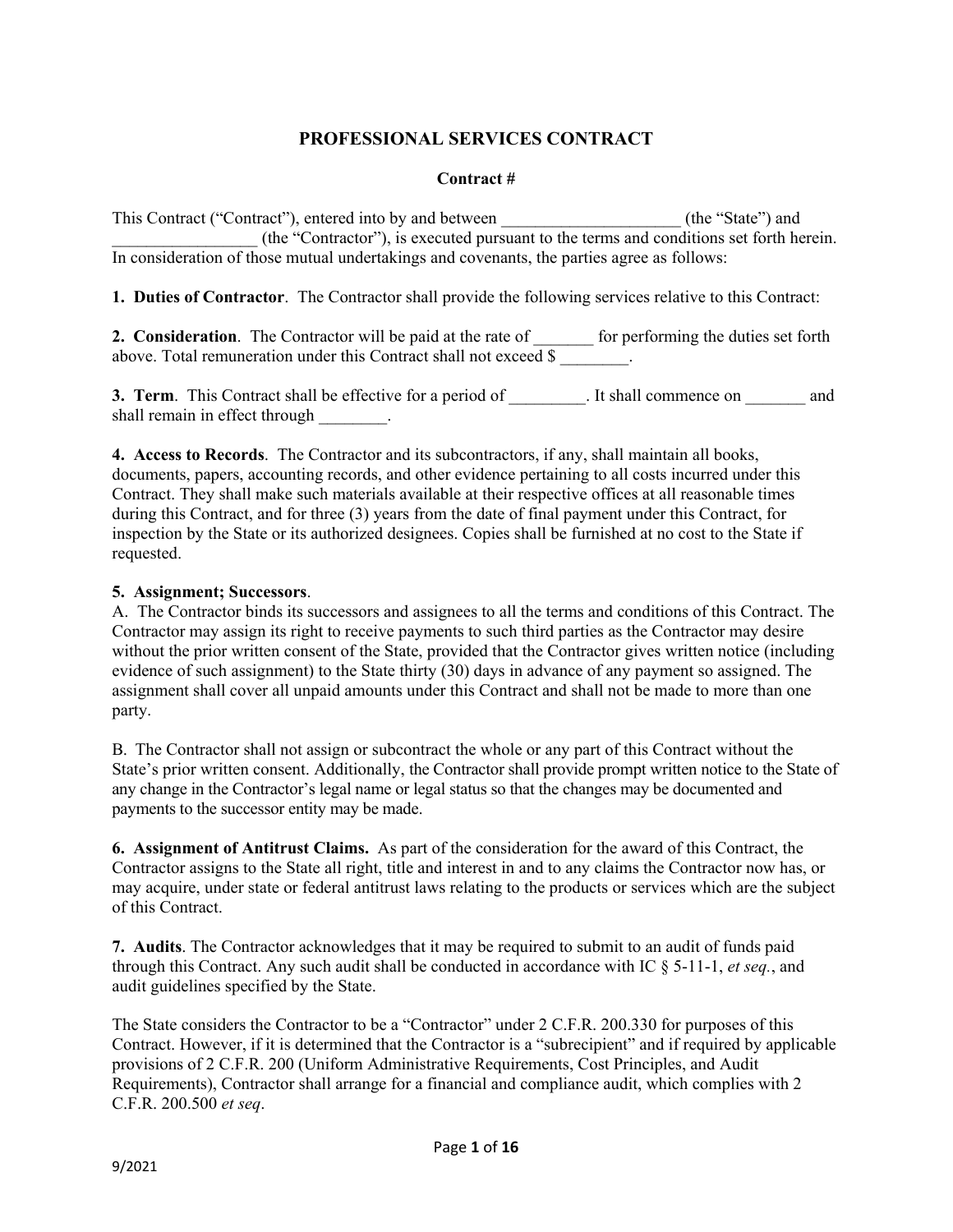**8. Authority to Bind Contractor**. The signatory for the Contractor represents that he/she has been duly authorized to execute this Contract on behalf of the Contractor and has obtained all necessary or applicable approvals to make this Contract fully binding upon the Contractor when his/her signature is affixed, and accepted by the State.

**9. Changes in Work**. The Contractor shall not commence any additional work or change the scope of the work until authorized in writing by the State. The Contractor shall make no claim for additional compensation in the absence of a prior written approval and amendment executed by all signatories hereto. This Contract may only be amended, supplemented or modified by a written document executed in the same manner as this Contract.

## **10. Compliance with Laws.**

A. The Contractor shall comply with all applicable federal, state, and local laws, rules, regulations, and ordinances, and all provisions required thereby to be included herein are hereby incorporated by reference. The enactment or modification of any applicable state or federal statute or the promulgation of rules or regulations thereunder after execution of this Contract shall be reviewed by the State and the Contractor to determine whether the provisions of this Contract require formal modification.

B. The Contractor and its agents shall abide by all ethical requirements that apply to persons who have a business relationship with the State as set forth in IC § 4-2-6, *et seq*., IC § 4-2-7, *et seq*. and the regulations promulgated thereunder. **If the Contractor has knowledge, or would have acquired knowledge with reasonable inquiry, that a state officer, employee, or special state appointee, as those terms are defined in IC § 4-2-6-1, has a financial interest in the Contract, the Contractor shall ensure compliance with the disclosure requirements in IC § 4-2-6-10.5 prior to the execution of this Contract.** If the Contractor is not familiar with these ethical requirements, the Contractor should refer any questions to the Indiana State Ethics Commission, or visit the Inspector General's website at [http://www.in.gov/ig/.](http://www.in.gov/ig/) If the Contractor or its agents violate any applicable ethical standards, the State may, in its sole discretion, terminate this Contract immediately upon notice to the Contractor. In addition, the Contractor may be subject to penalties under IC §§ 4-2-6, 4-2-7, 35-44.1-1-4, and under any other applicable laws.

C. The Contractor certifies by entering into this Contract that neither it nor its principal(s) is presently in arrears in payment of taxes, permit fees or other statutory, regulatory or judicially required payments to the State of Indiana. The Contractor agrees that any payments currently due to the State of Indiana may be withheld from payments due to the Contractor. Additionally, further work or payments may be withheld, delayed, or denied and/or this Contract suspended until the Contractor is current in its payments and has submitted proof of such payment to the State.

D. The Contractor warrants that it has no current, pending or outstanding criminal, civil, or enforcement actions initiated by the State, and agrees that it will immediately notify the State of any such actions. During the term of such actions, the Contractor agrees that the State may delay, withhold, or deny work under any supplement, amendment, change order or other contractual device issued pursuant to this Contract.

E. If a valid dispute exists as to the Contractor's liability or guilt in any action initiated by the State or its agencies, and the State decides to delay, withhold, or deny work to the Contractor, the Contractor may request that it be allowed to continue, or receive work, without delay. The Contractor must submit, in writing, a request for review to the Indiana Department of Administration (IDOA) following the procedures for disputes outlined herein. A determination by IDOA shall be binding on the parties. Any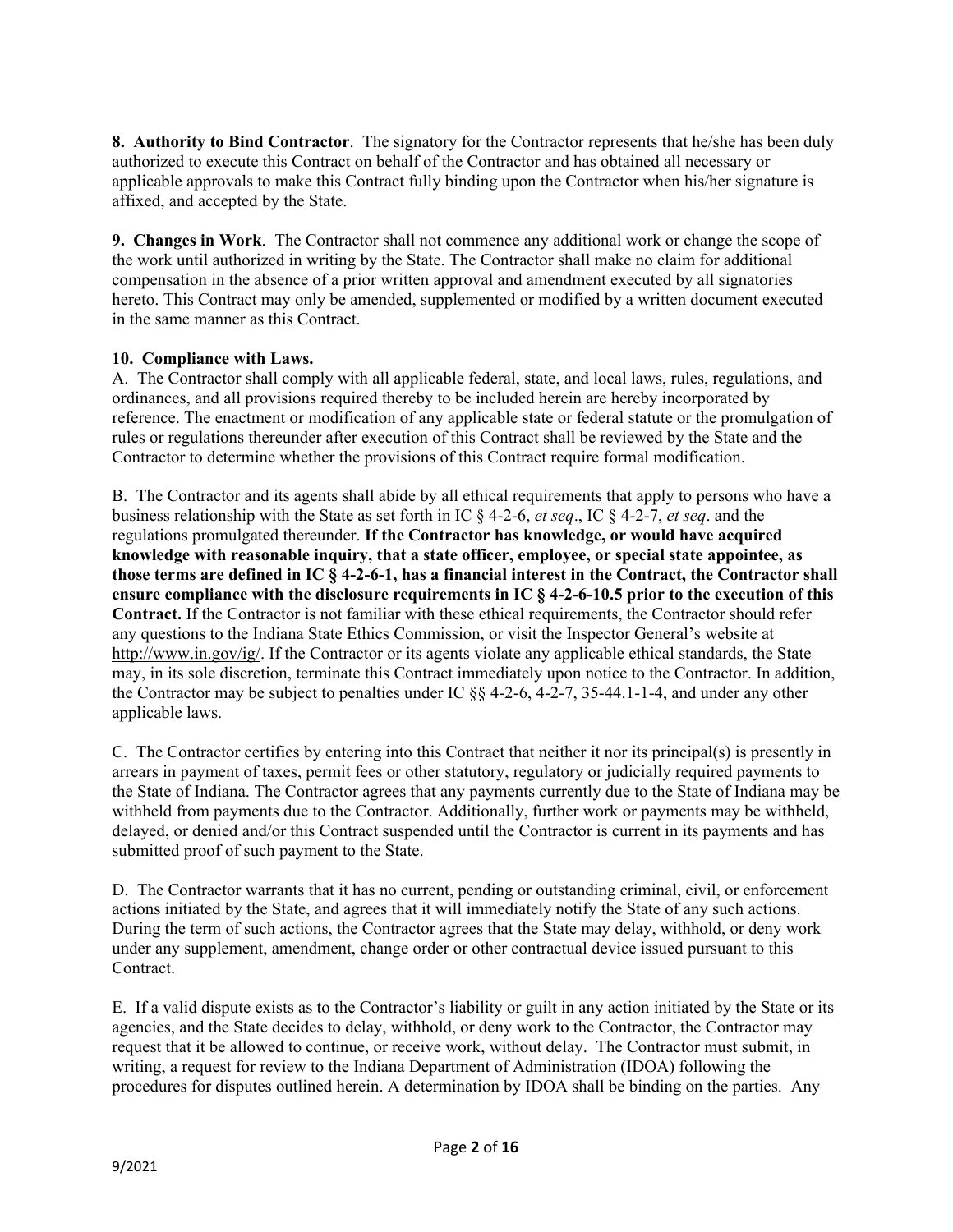payments that the State may delay, withhold, deny, or apply under this section shall not be subject to penalty or interest, except as permitted by IC § 5-17-5.

F. The Contractor warrants that the Contractor and its subcontractors, if any, shall obtain and maintain all required permits, licenses, registrations, and approvals, and shall comply with all health, safety, and environmental statutes, rules, or regulations in the performance of work activities for the State. Failure to do so may be deemed a material breach of this Contract and grounds for immediate termination and denial of further work with the State.

G. The Contractor affirms that, if it is an entity described in IC Title 23, it is properly registered and owes no outstanding reports to the Indiana Secretary of State.

- H. As required by IC § 5-22-3-7:
	- (1) The Contractor and any principals of the Contractor certify that:
		- (A) the Contractor, except for de minimis and nonsystematic violations, has not violated the terms of:
			- (i) IC §24-4.7 [Telephone Solicitation Of Consumers];
			- (ii) IC §24-5-12 [Telephone Solicitations]; or
			- (iii)IC §24-5-14 [Regulation of Automatic Dialing Machines];

in the previous three hundred sixty-five  $(365)$  days, even if IC § 24-4.7 is preempted by federal law; and

(B) the Contractor will not violate the terms of IC § 24-4.7 for the duration of the Contract, even if IC §24-4.7 is preempted by federal law.

- (2) The Contractor and any principals of the Contractor certify that an affiliate or principal of the Contractor and any agent acting on behalf of the Contractor or on behalf of an affiliate or principal of the Contractor, except for de minimis and nonsystematic violations,
	- (A) has not violated the terms of IC § 24-4.7 in the previous three hundred sixty-five (365) days, even if IC §24-4.7 is preempted by federal law; and
	- (B) will not violate the terms of IC § 24-4.7 for the duration of the Contract, even if IC §24-4.7 is preempted by federal law.

**11. Condition of Payment**. All services provided by the Contractor under this Contract must be performed to the State's reasonable satisfaction, as determined at the discretion of the undersigned State representative and in accordance with all applicable federal, state, local laws, ordinances, rules and regulations. The State shall not be required to pay for work found to be unsatisfactory, inconsistent with this Contract or performed in violation of any federal, state or local statute, ordinance, rule or regulation.

**12. Confidentiality of State Information**. The Contractor understands and agrees that data, materials, and information disclosed to the Contractor may contain confidential and protected information. The Contractor covenants that data, material, and information gathered, based upon or disclosed to the Contractor for the purpose of this Contract will not be disclosed to or discussed with third parties without the prior written consent of the State.

The parties acknowledge that the services to be performed by Contractor for the State under this Contract may require or allow access to data, materials, and information containing Social Security numbers maintained by the State in its computer system or other records. In addition to the covenant made above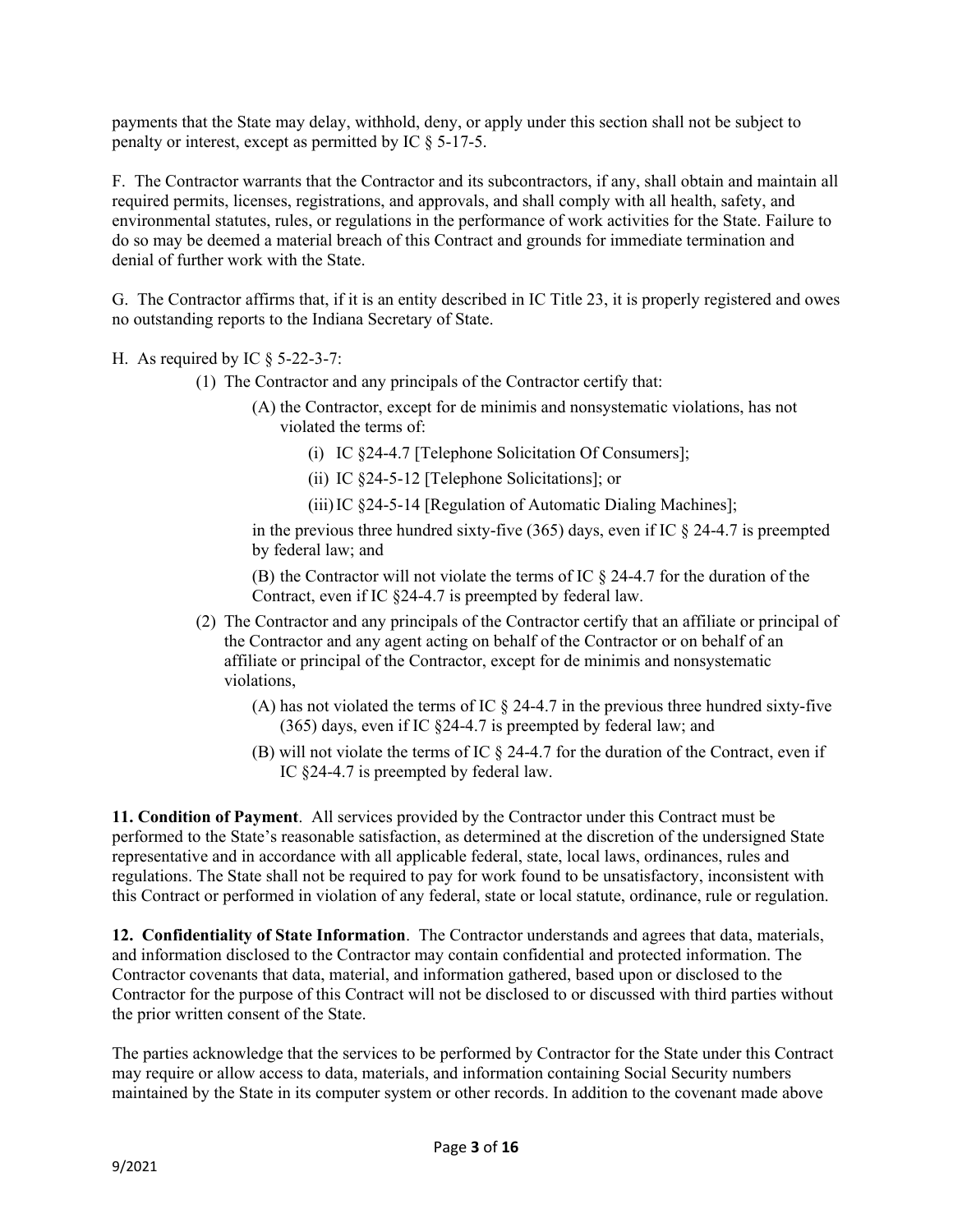in this section and pursuant to 10 IAC 5-3-1(4), the Contractor and the State agree to comply with the provisions of IC § 4-1-10 and IC § 4-1-11. If any Social Security number(s) is/are disclosed by Contractor, Contractor agrees to pay the cost of the notice of disclosure of a breach of the security of the system in addition to any other claims and expenses for which it is liable under the terms of this contract.

## **13. Continuity of Services.**

A. The Contractor recognizes that the service(s) to be performed under this Contract are vital to the State and must be continued without interruption and that, upon Contract expiration, a successor, either the State or another contractor, may continue them. The Contractor agrees to:

- 1. Furnish phase-in training; and
- 2. Exercise its best efforts and cooperation to effect an orderly and efficient transition to a successor.

B. The Contractor shall, upon the State's written notice:

- 1. Furnish phase-in, phase-out services for up to sixty (60) days after this Contract expires; and
- 2. Negotiate in good faith a plan with a successor to determine the nature and extent of phasein, phase-out services required. The plan shall specify a training program and a date for transferring responsibilities for each division of work described in the plan, and shall be subject to the State's approval. The Contractor shall provide sufficient experienced personnel during the phase-in, phase-out period to ensure that the services called for by this Contract are maintained at the required level of proficiency.

C. The Contractor shall allow as many personnel as practicable to remain on the job to help the successor maintain the continuity and consistency of the services required by this Contract. The Contractor also shall disclose necessary personnel records and allow the successor to conduct on-site interviews with these employees. If selected employees are agreeable to the change, the Contractor shall release them at a mutually agreeable date and negotiate transfer of their earned fringe benefits to the successor.

D. The Contractor shall be reimbursed for all reasonable phase-in, phase-out costs (i.e., costs incurred within the agreed period after contract expiration that result from phase-in, phase-out operations).

### **14. Debarment and Suspension.**

A. The Contractor certifies by entering into this Contract that neither it nor its principals nor any of its subcontractors are presently debarred, suspended, proposed for debarment, declared ineligible or voluntarily excluded from entering into this Contract by any federal agency or by any department, agency or political subdivision of the State of Indiana. The term "principal" for purposes of this Contract means an officer, director, owner, partner, key employee or other person with primary management or supervisory responsibilities, or a person who has a critical influence on or substantive control over the operations of the Contractor.

B. The Contractor certifies that it has verified the state and federal suspension and debarment status for all subcontractors receiving funds under this Contract and shall be solely responsible for any recoupment, penalties or costs that might arise from use of a suspended or debarred subcontractor. The Contractor shall immediately notify the State if any subcontractor becomes debarred or suspended, and shall, at the State's request, take all steps required by the State to terminate its contractual relationship with the subcontractor for work to be performed under this Contract.

**15. Default by State**. If the State, sixty (60) days after receipt of written notice, fails to correct or cure any material breach of this Contract, the Contractor may cancel and terminate this Contract and institute measures to collect monies due up to and including the date of termination.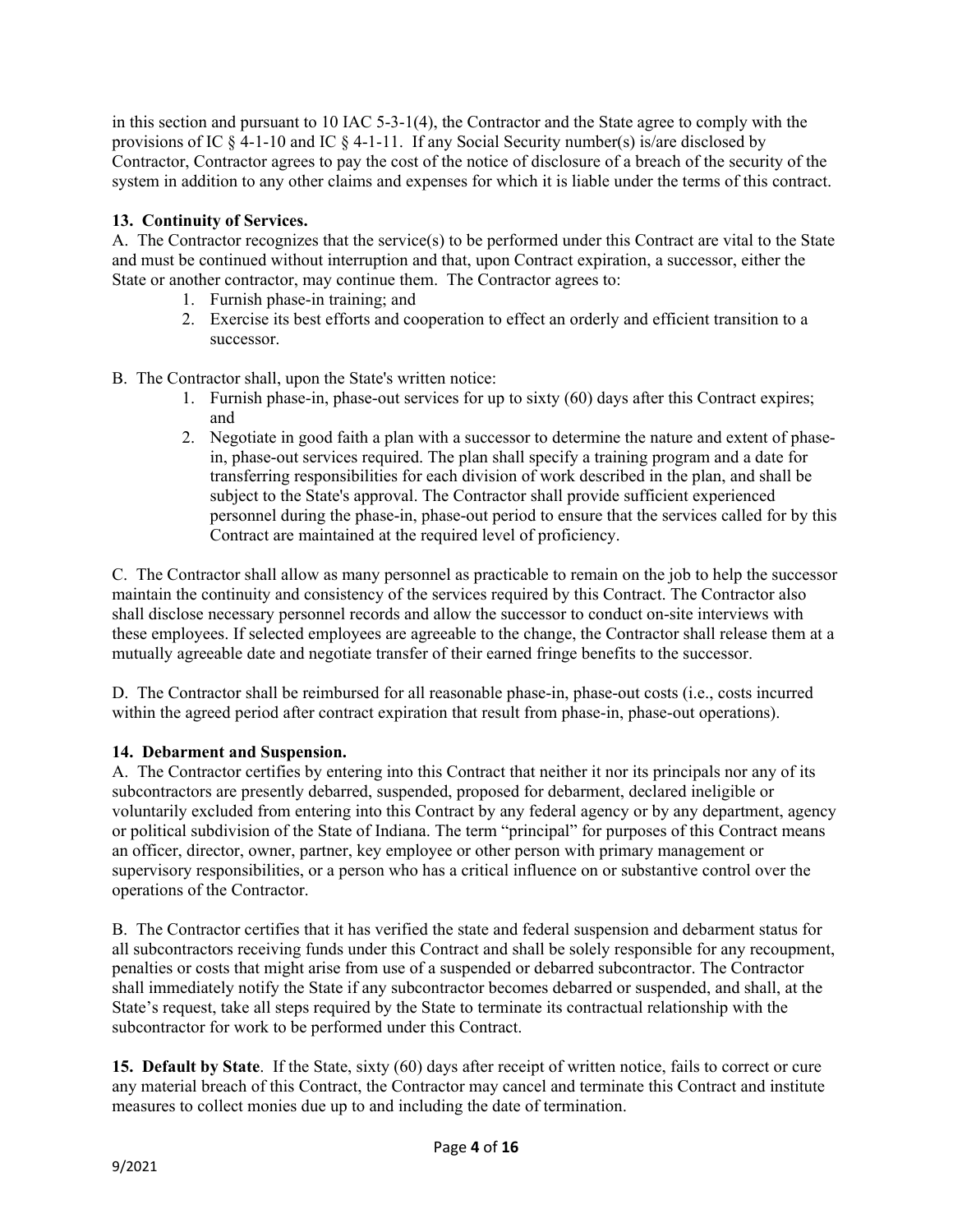#### **16. Disputes.**

A. Should any disputes arise with respect to this Contract, the Contractor and the State agree to act immediately to resolve such disputes. Time is of the essence in the resolution of disputes.

B. The Contractor agrees that, the existence of a dispute notwithstanding, it will continue without delay to carry out all of its responsibilities under this Contract that are not affected by the dispute. Should the Contractor fail to continue to perform its responsibilities regarding all non-disputed work, without delay, any additional costs incurred by the State or the Contractor as a result of such failure to proceed shall be borne by the Contractor, and the Contractor shall make no claim against the State for such costs.

C. If the parties are unable to resolve a contract dispute between them after good faith attempts to do so, a dissatisfied party shall submit the dispute to the Commissioner of the Indiana Department of Administration for resolution. The dissatisfied party shall give written notice to the Commissioner and the other party. The notice shall include: (1) a description of the disputed issues, (2) the efforts made to resolve the dispute, and (3) a proposed resolution. The Commissioner shall promptly issue a Notice setting out documents and materials to be submitted to the Commissioner in order to resolve the dispute; the Notice may also afford the parties the opportunity to make presentations and enter into further negotiations. Within thirty (30) business days of the conclusion of the final presentations, the Commissioner shall issue a written decision and furnish it to both parties. The Commissioner's decision shall be the final and conclusive administrative decision unless either party serves on the Commissioner and the other party, within ten (10) business days after receipt of the Commissioner's decision, a written request for reconsideration and modification of the written decision. If the Commissioner does not modify the written decision within thirty (30) business days, either party may take such other action helpful to resolving the dispute, including submitting the dispute to an Indiana court of competent jurisdiction. If the parties accept the Commissioner's decision, it may be memorialized as a written Amendment to this Contract if appropriate.

D. The State may withhold payments on disputed items pending resolution of the dispute. The unintentional nonpayment by the State to the Contractor of one or more invoices not in dispute in accordance with the terms of this Contract will not be cause for the Contractor to terminate this Contract, and the Contractor may bring suit to collect these amounts without following the disputes procedure contained herein.

E. With the written approval of the Commissioner of the Indiana Department of Administration, the parties may agree to forego the process described in subdivision C. relating to submission of the dispute to the Commissioner.

F. This paragraph shall not be construed to abrogate provisions of IC  $\S$  4-6-2-11 in situations where dispute resolution efforts lead to a compromise of claims in favor of the State as described in that statute. In particular, releases or settlement agreements involving releases of legal claims or potential legal claims of the state should be processed consistent with IC § 4-6-2-11, which requires approval of the Governor and Attorney General.

**17. Drug-Free Workplace Certification.** As required by Executive Order No. 90-5 dated April 12, 1990, issued by the Governor of Indiana, the Contractor hereby covenants and agrees to make a good faith effort to provide and maintain a drug-free workplace. The Contractor will give written notice to the State within ten (10) days after receiving actual notice that the Contractor, or an employee of the Contractor in the State of Indiana, has been convicted of a criminal drug violation occurring in the workplace. False certification or violation of this certification may result in sanctions including, but not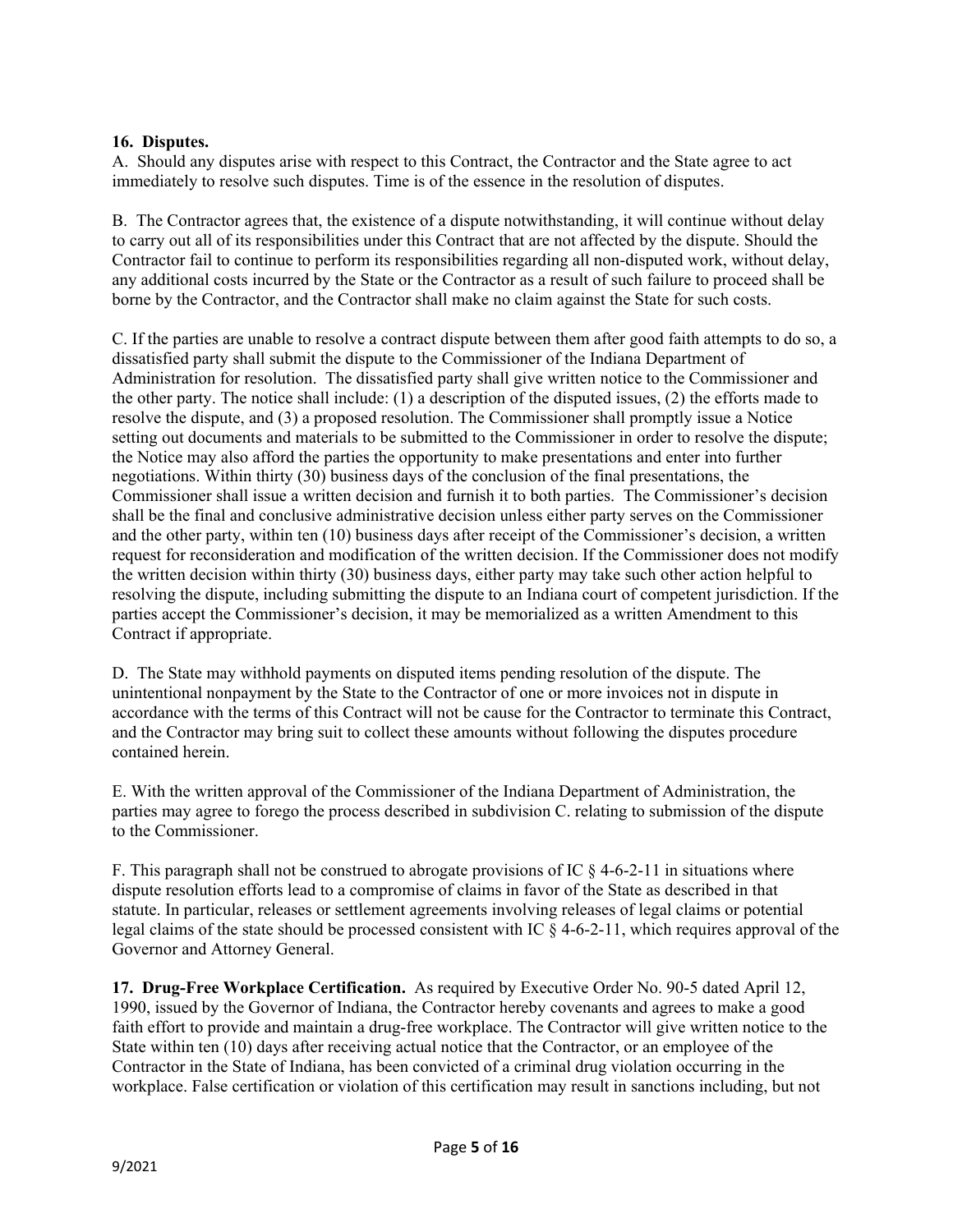limited to, suspension of contract payments, termination of this Contract and/or debarment of contracting opportunities with the State for up to three (3) years.

In addition to the provisions of the above paragraph, if the total amount set forth in this Contract is in excess of \$25,000.00, the Contractor certifies and agrees that it will provide a drug-free workplace by:

- A. Publishing and providing to all of its employees a statement notifying them that the unlawful manufacture, distribution, dispensing, possession or use of a controlled substance is prohibited in the Contractor's workplace, and specifying the actions that will be taken against employees for violations of such prohibition;
- B. Establishing a drug-free awareness program to inform its employees of: (1) the dangers of drug abuse in the workplace; (2) the Contractor's policy of maintaining a drug-free workplace; (3) any available drug counseling, rehabilitation and employee assistance programs; and (4) the penalties that may be imposed upon an employee for drug abuse violations occurring in the workplace;
- C. Notifying all employees in the statement required by subparagraph (A) above that as a condition of continued employment, the employee will: (1) abide by the terms of the statement; and (2) notify the Contractor of any criminal drug statute conviction for a violation occurring in the workplace no later than five (5) days after such conviction;
- D. Notifying the State in writing within ten (10) days after receiving notice from an employee under subdivision (C)(2) above, or otherwise receiving actual notice of such conviction;
- E. Within thirty (30) days after receiving notice under subdivision  $(C)(2)$  above of a conviction, imposing the following sanctions or remedial measures on any employee who is convicted of drug abuse violations occurring in the workplace: (1) taking appropriate personnel action against the employee, up to and including termination; or (2) requiring such employee to satisfactorily participate in a drug abuse assistance or rehabilitation program approved for such purposes by a federal, state or local health, law enforcement, or other appropriate agency; and
- F. Making a good faith effort to maintain a drug-free workplace through the implementation of subparagraphs (A) through (E) above.

**18. Employment Eligibility Verification.** As required by IC § 22-5-1.7, the Contractor swears or affirms under the penalties of perjury that the Contractor does not knowingly employ an unauthorized alien. The Contractor further agrees that:

A. The Contractor shall enroll in and verify the work eligibility status of all his/her/its newly hired employees through the E-Verify program as defined in IC § 22-5-1.7-3. The Contractor is not required to participate should the E-Verify program cease to exist. Additionally, the Contractor is not required to participate if the Contractor is self-employed and does not employ any employees.

B. The Contractor shall not knowingly employ or contract with an unauthorized alien. The Contractor shall not retain an employee or contract with a person that the Contractor subsequently learns is an unauthorized alien.

C. The Contractor shall require his/her/its subcontractors, who perform work under this Contract, to certify to the Contractor that the subcontractor does not knowingly employ or contract with an unauthorized alien and that the subcontractor has enrolled and is participating in the E-Verify program.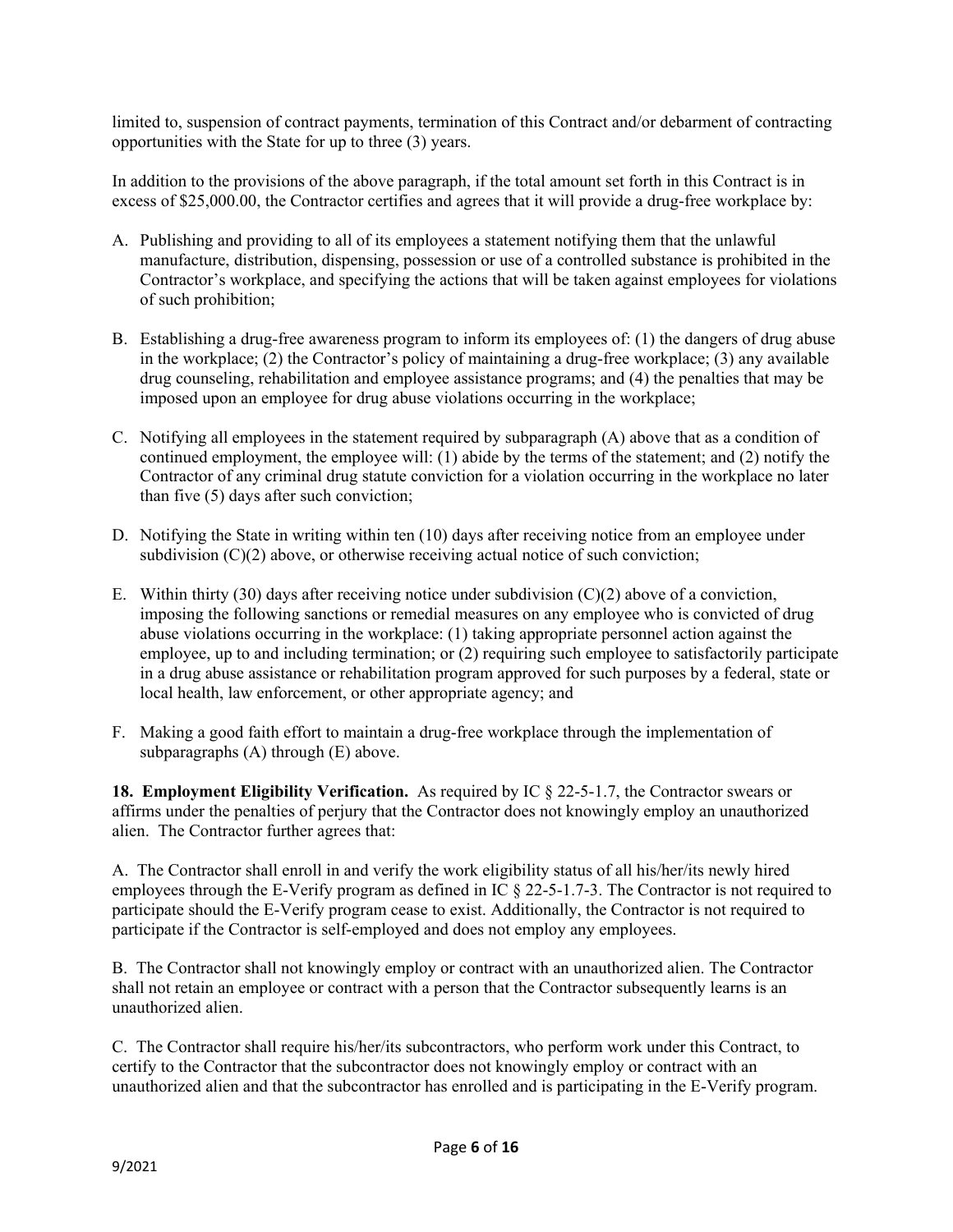The Contractor agrees to maintain this certification throughout the duration of the term of a contract with a subcontractor.

The State may terminate for default if the Contractor fails to cure a breach of this provision no later than thirty (30) days after being notified by the State.

**19. Employment Option**. If the State determines that it would be in the State's best interest to hire an employee of the Contractor, the Contractor will release the selected employee from any non-competition agreements that may be in effect. This release will be at no cost to the State or the employee.

**20. Force Majeure**. In the event that either party is unable to perform any of its obligations under this Contract or to enjoy any of its benefits because of natural disaster or decrees of governmental bodies not the fault of the affected party (hereinafter referred to as a "Force Majeure Event"), the party who has been so affected shall immediately or as soon as is reasonably possible under the circumstances give notice to the other party and shall do everything possible to resume performance. Upon receipt of such notice, all obligations under this Contract shall be immediately suspended. If the period of nonperformance exceeds thirty (30) days from the receipt of notice of the Force Majeure Event, the party whose ability to perform has not been so affected may, by giving written notice, terminate this Contract.

**21. Funding Cancellation**. As required by Financial Management Circular 2007-1 and IC § 5-22-17-5, when the Director of the State Budget Agency makes a written determination that funds are not appropriated or otherwise available to support continuation of performance of this Contract, this Contract shall be canceled. A determination by the Director of State Budget Agency that funds are not appropriated or otherwise available to support continuation of performance shall be final and conclusive.

**22. Governing Law**. This Contract shall be governed, construed, and enforced in accordance with the laws of the State of Indiana, without regard to its conflict of laws rules. Suit, if any, must be brought in the State of Indiana.

**23. HIPAA Compliance.** If this Contract involves services, activities or products subject to the Health Insurance Portability and Accountability Act of 1996 (HIPAA), the Contractor covenants that it will appropriately safeguard Protected Health Information (defined in 45 CFR 160.103), and agrees that it is subject to, and shall comply with, the provisions of 45 CFR 164 Subpart E regarding use and disclosure of Protected Health Information.

**24. Indemnification**. The Contractor agrees to indemnify, defend, and hold harmless the State, its agents, officials, and employees from all third party claims and suits including court costs, attorney's fees, and other expenses caused by any act or omission of the Contractor and/or its subcontractors, if any, in the performance of this Contract. The State will not provide indemnification to the Contractor.

**25. Independent Contractor; Workers' Compensation Insurance.** The Contractor is performing as an independent entity under this Contract. No part of this Contract shall be construed to represent the creation of an employment, agency, partnership or joint venture agreement between the parties. Neither party will assume liability for any injury (including death) to any persons, or damage to any property, arising out of the acts or omissions of the agents, employees or subcontractors of the other party. The Contractor shall provide all necessary unemployment and workers' compensation insurance for the Contractor's employees and Contractor shall provide the State with a Certificate of Insurance evidencing such coverage prior to starting work under this Contract.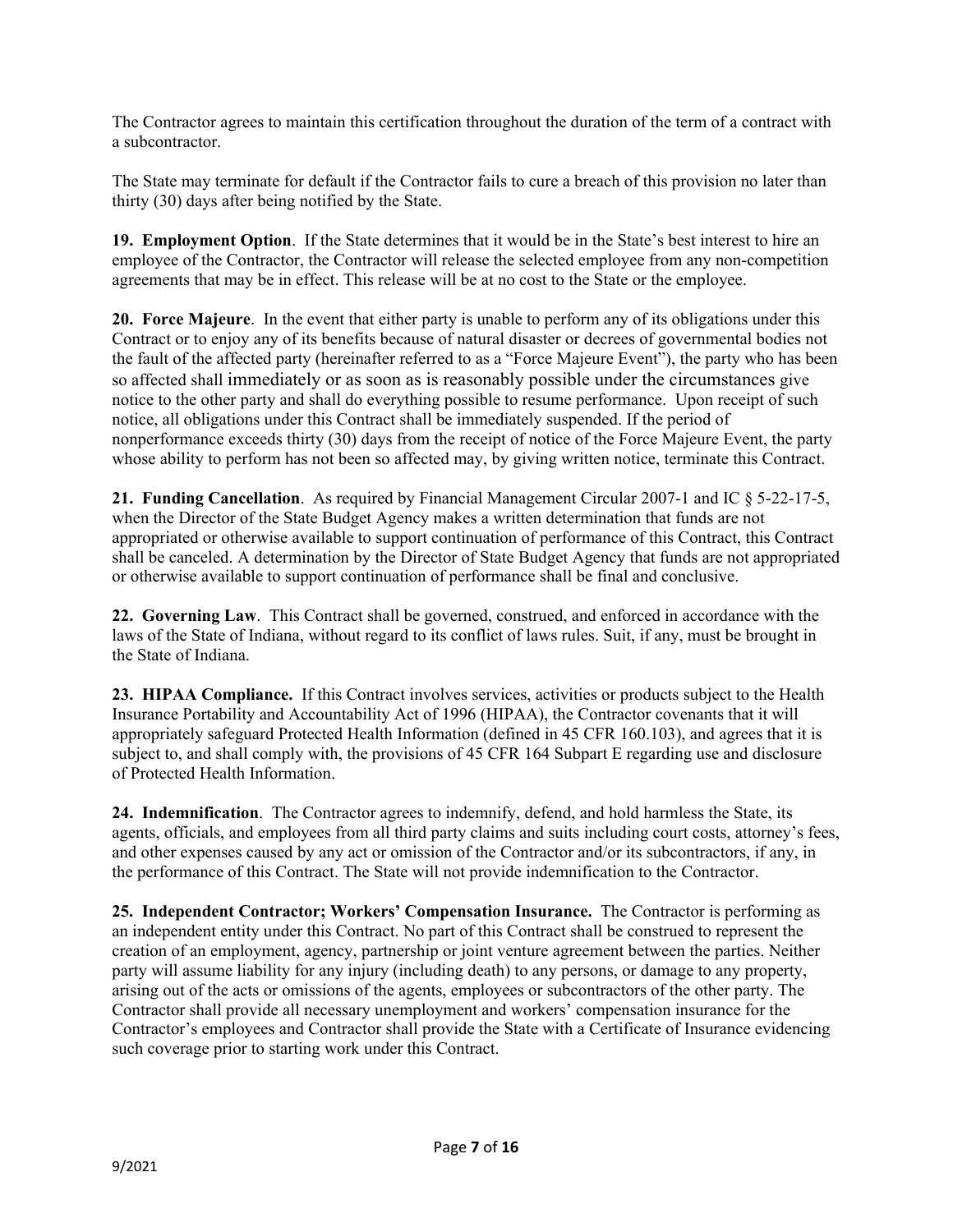**26. Indiana Veteran Owned Small Business Enterprise Compliance**. Award of this Contract was based, in part, on the Indiana Veteran Owned Small Business Enterprise ("IVOSB") participation plan, as detailed in the IVOSB Subcontractor Commitment Form, commonly referred to as "Attachment A-1" in the procurement documentation and incorporated by reference herein. Therefore, any changes to this information during the Contract term must be approved by IDOA's Division of Supplier Diversity and may require an amendment. It is the State's expectation that the Contractor will meet the subcontractor commitments during the Contract term. The following certified IVOSB subcontractor(s) will be participating in this Contract: **[Add additional IVOSBs using the same format.]**

IVOSB COMPANY NAME PHONE EMAIL OF CONTACT PERSON PERCENT

*\_\_\_\_\_\_\_\_\_\_\_\_\_\_\_\_\_\_\_\_\_\_\_\_\_\_\_\_\_\_\_\_\_\_\_\_\_\_\_\_\_\_\_\_\_\_\_\_\_\_\_\_\_\_\_\_\_\_\_\_\_\_\_\_\_\_\_\_\_\_\_\_\_\_\_\_\_\_\_\_\_\_\_\_\_*

*\_\_\_\_\_\_\_\_\_\_\_\_\_\_\_\_\_\_\_\_\_\_\_\_\_\_\_\_\_\_\_\_\_\_\_\_\_\_\_\_\_\_\_\_\_\_\_\_\_\_\_\_\_\_\_\_\_\_\_\_\_\_\_\_\_\_\_\_\_\_\_\_\_\_\_\_\_\_\_\_\_\_\_\_\_*

*Briefly describe the IVOSB service(s)/product(s) to be provided under this Contract and include the estimated date(s) for utilization during the Contract term:* 

A copy of each subcontractor agreement must be submitted to the Division of Supplier Diversity within thirty (30) days of the effective date of this Contract. The subcontractor agreements may be uploaded into Pay Audit (Indiana's subcontractor payment auditing system), emailed to [IndianaVeteransPreference@idoa.IN.gov,](mailto:IndianaVeteransPreference@idoa.IN.gov) or mailed to IDOA, 402 W. Washington Street, Room W-462, Indianapolis, IN 46204. Failure to provide a copy of any subcontractor agreement may be deemed a violation of the rules governing IVOSB procurement and may result in sanctions allowable under 25 IAC 9-5-2. Requests for changes must be submitted to [IndianaVeteransPreference@idoa.IN.gov](mailto:Indianaveteranspreference@idoa.IN.gov) for review and approval before changing the participation plan submitted in connection with this Contract.

The Contractor shall report payments made to certified IVOSB subcontractors under this Contract on a monthly basis using Pay Audit. The Contractor shall notify subcontractors that they must confirm payments received from the Contractor in Pay Audit. The Pay Audit system can be accessed on the IDOA webpage at: [www.in.gov/idoa/mwbe/payaudit.htm.](http://www.in.gov/idoa/mwbe/payaudit.htm) The Contractor may also be required to report IVOSB certified subcontractor payments directly to the Division of Supplier Diversity, as reasonably requested and in the format required by the Division of Supplier Diversity.

The Contractor's failure to comply with the provisions in this clause may be considered a material breach of the Contract.

**27. Information Technology Enterprise Architecture Requirements.** If this Contract involves information technology-related products or services, the Contractor agrees that all such products or services are compatible with any of the technology standards found at<https://www.in.gov/iot/2394.htm> that are applicable, including the assistive technology standard. The State may terminate this Contract for default if the terms of this paragraph are breached.

### **28. Insurance.**

A. The Contractor and its subcontractors (if any) shall secure and keep in force during the term of this Contract the following insurance coverages (if applicable) covering the Contractor for any and all claims of any nature which may in any manner arise out of or result from Contractor's performance under this Contract: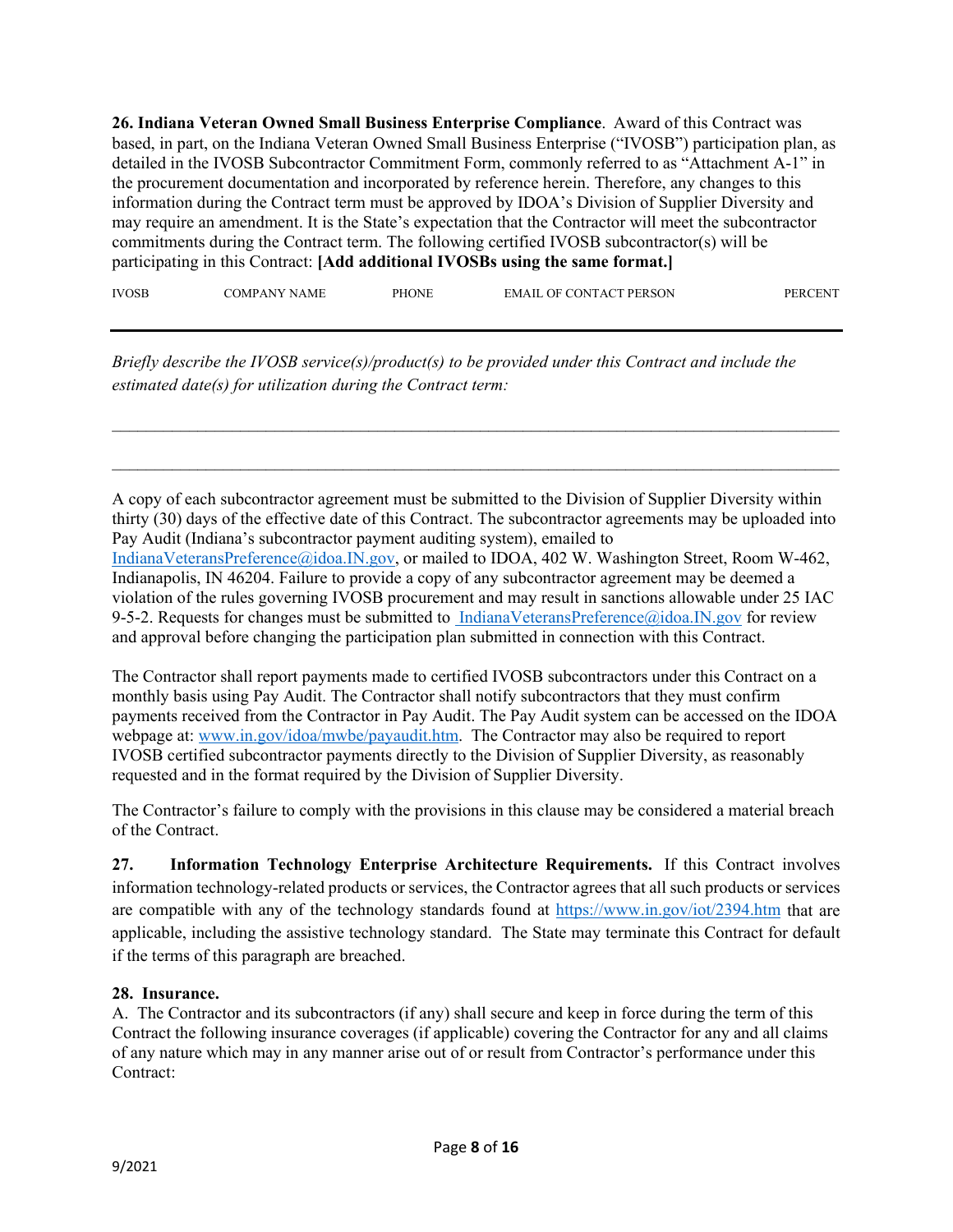1. Commercial general liability, including contractual coverage, and products or completed operations coverage (if applicable), with minimum liability limits not less than \$700,000 per person and \$5,000,000 per occurrence unless additional coverage is required by the State. The State is to be named as an additional insured on a primary, non-contributory basis for any liability arising directly or indirectly under or in connection with this Contract.

2. Automobile liability for owned, non-owned and hired autos with minimum liability limits not less than \$700,000 per person and \$5,000,000 per occurrence. The State is to be named as an additional insured on a primary, non-contributory basis.

3. Errors and Omissions liability with minimum liability limits of \$1,000,000 per claim and in the aggregate. Coverage for the benefit of the State shall continue for a period of two (2) years after the date of service provided under this Contract.

4. Fiduciary liability if the Contractor is responsible for the management and oversight of various employee benefit plans and programs such as pensions, profit-sharing and savings, among others with limits no less than \$700,000 per cause of action and \$5,000,000 in the aggregate.

5. Valuable Papers coverage, if applicable, with an Inland Marine Policy Insurance with limits sufficient to pay for the re-creation and reconstruction of such records.

6. Surety or Fidelity Bond(s) if required by statute or by the agency.

7. Cyber Liability addressing risks associated with electronic transmissions, the internet, networks and informational assets, and having limits of no less than \$700,000 per occurrence and \$5,000,000 in the aggregate.

The Contractor shall provide proof of such insurance coverage by tendering to the undersigned State representative a certificate of insurance prior to the commencement of this Contract and proof of workers' compensation coverage meeting all statutory requirements of IC § 22-3-2. In addition, proof of an "all states endorsement" covering claims occurring outside the State is required if any of the services provided under this Contract involve work outside of Indiana.

B. The Contractor's insurance coverage must meet the following additional requirements:

- 1. The insurer must have a certificate of authority or other appropriate authorization to operate in the state in which the policy was issued.
- 2. Any deductible or self-insured retention amount or other similar obligation under the insurance policies shall be the sole obligation of the Contractor.
- 3. The State will be defended, indemnified and held harmless to the full extent of any coverage actually secured by the Contractor in excess of the minimum requirements set forth above. The duty to indemnify the State under this Contract shall not be limited by the insurance required in this Contract.
- 4. The insurance required in this Contract, through a policy or endorsement(s), shall include a provision that the policy and endorsements may not be canceled or modified without thirty (30) days' prior written notice to the undersigned State agency.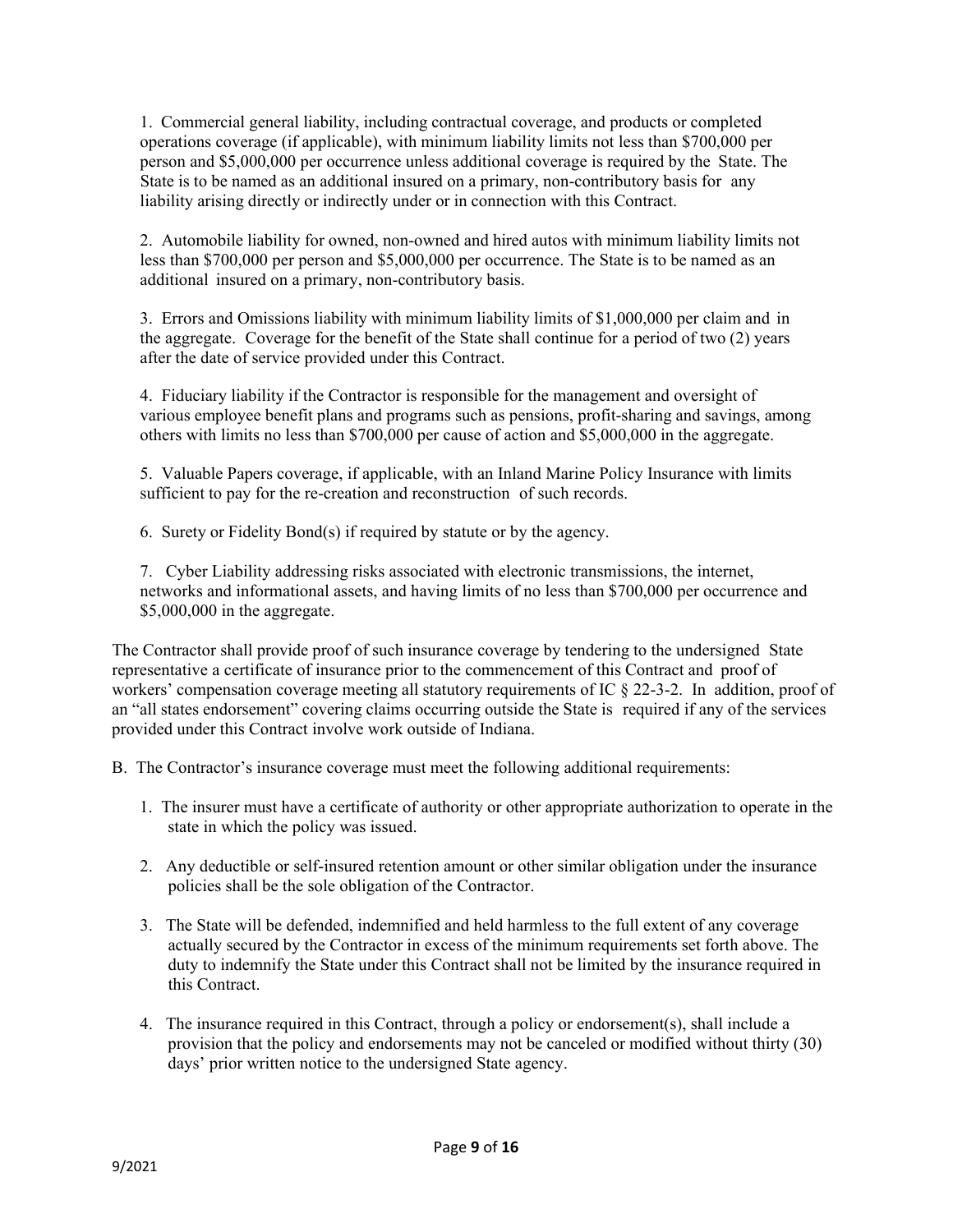- 5. The Contractor waives and agrees to require their insurer to waive their rights of subrogation against the State of Indiana.
- C. Failure to provide insurance as required in this Contract may be deemed a material breach of contract entitling the State to immediately terminate this Contract. The Contractor shall furnish a certificate of insurance and all endorsements to the State before the commencement of this Contract.

## **29. Key Person(s)**.

A. If both parties have designated that certain individual(s) are essential to the services offered, the parties agree that should such individual(s) leave their employment during the term of this Contract for whatever reason, the State shall have the right to terminate this Contract upon thirty (30) days' prior written notice.

B. In the event that the Contractor is an individual, that individual shall be considered a key person and, as such, essential to this Contract. Substitution of another for the Contractor shall not be permitted without express written consent of the State.

Nothing in sections A and B, above shall be construed to prevent the Contractor from using the services of others to perform tasks ancillary to those tasks which directly require the expertise of the key person. Examples of such ancillary tasks include secretarial, clerical, and common labor duties. The Contractor shall, at all times, remain responsible for the performance of all necessary tasks, whether performed by a key person or others.

Key person(s) to this Contract is/are

**30. Licensing Standards**. The Contractor, its employees and subcontractors shall comply with all applicable licensing standards, certification standards, accrediting standards and any other laws, rules, or regulations governing services to be provided by the Contractor pursuant to this Contract. The State will not pay the Contractor for any services performed when the Contractor, its employees or subcontractors are not in compliance with such applicable standards, laws, rules, or regulations. If any license, certification or accreditation expires or is revoked, or any disciplinary action is taken against an applicable license, certification, or accreditation, the Contractor shall notify the State immediately and the State, at its option, may immediately terminate this Contract.

**31. Merger & Modification**. This Contract constitutes the entire agreement between the parties. No understandings, agreements, or representations, oral or written, not specified within this Contract will be valid provisions of this Contract. This Contract may not be modified, supplemented, or amended, except by written agreement signed by all necessary parties.

### **32. Minority and Women's Business Enterprises Compliance.**

Award of this Contract was based, in part, on the Minority and/or Women's Business Enterprise ("MBE" and/or "WBE") participation plan as detailed in the Minority and Women's Business Enterprises Subcontractor Commitment Form, commonly referred to as "Attachment A" in the procurement documentation and incorporated by reference herein**.** Therefore, any changes to this information during the Contract term must be approved by Division of Supplier Diversity and may require an amendment. It is the State's expectation that the Contractor will meet the subcontractor commitments during the Contract term.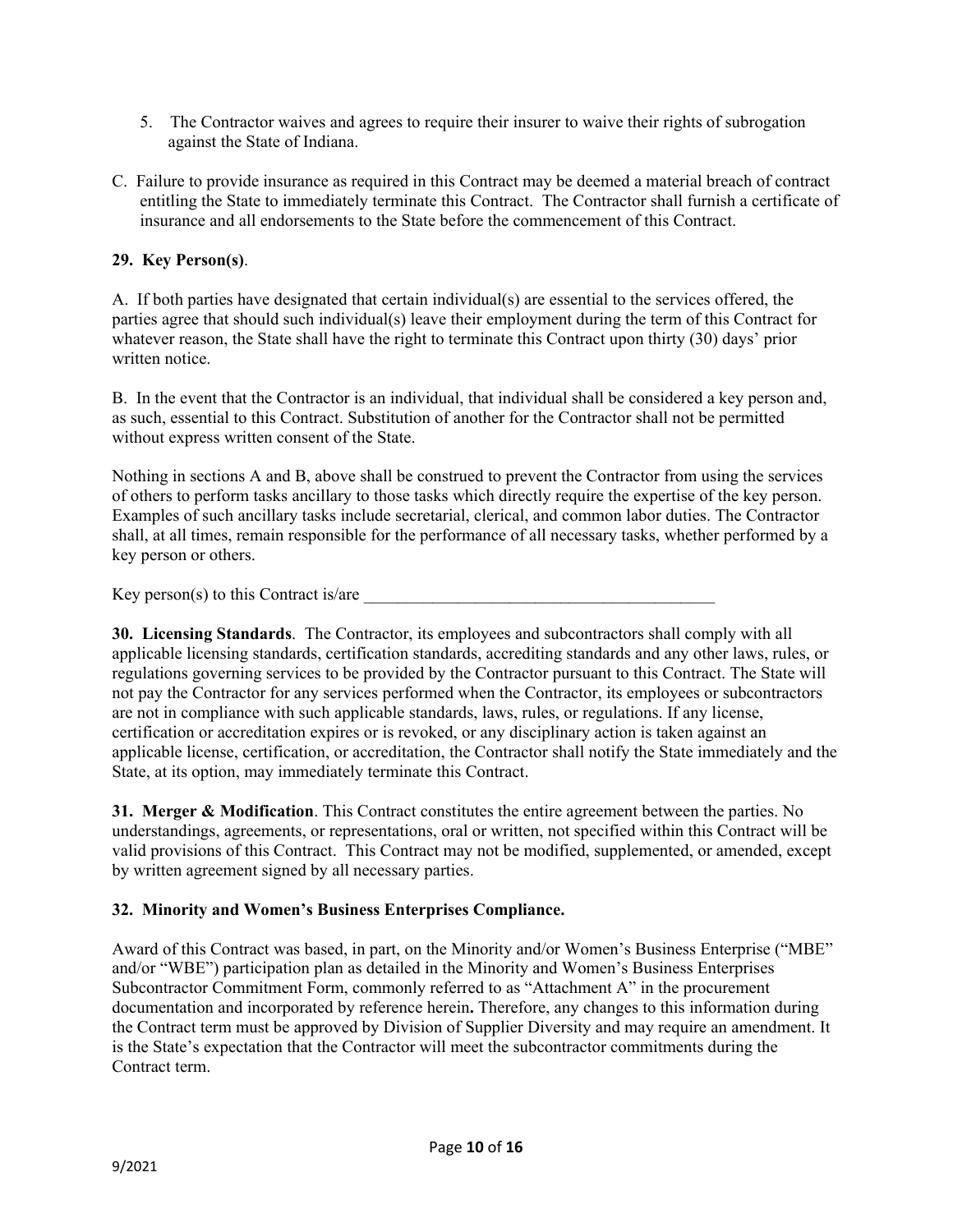The following Division of Supplier Diversity certified MBE and/or WBE subcontractors will be participating in this Contract: **[Add additional MBEs and WBEs using the same format.]**

| MBE or<br>WBE | $\bigcap \text{MPANY}$<br>N | PHOY<br>ΙN | . OF CONTACT PERSON<br>EMAIL. | PERI<br>ъN |
|---------------|-----------------------------|------------|-------------------------------|------------|
|               |                             |            |                               |            |

*\_\_\_\_\_\_\_\_\_\_\_\_\_\_\_\_\_\_\_\_\_\_\_\_\_\_\_\_\_\_\_\_\_\_\_\_\_\_\_\_\_\_\_\_\_\_\_\_\_\_\_\_\_\_\_\_\_\_\_\_\_\_\_\_\_\_\_\_\_\_\_\_\_\_\_\_\_\_\_\_\_\_\_*

*\_\_\_\_\_\_\_\_\_\_\_\_\_\_\_\_\_\_\_\_\_\_\_\_\_\_\_\_\_\_\_\_\_\_\_\_\_\_\_\_\_\_\_\_\_\_\_\_\_\_\_\_\_\_\_\_\_\_\_\_\_\_\_\_\_\_\_\_\_\_\_\_\_\_\_\_\_\_\_\_\_\_\_\_\_*

*\_\_\_\_\_\_\_\_\_\_\_\_\_\_\_\_\_\_\_\_\_\_\_\_\_\_\_\_\_\_\_\_\_\_\_\_\_\_\_\_\_\_\_\_\_\_\_\_\_\_\_\_\_\_\_\_\_\_\_\_\_\_\_\_\_\_\_\_\_\_\_\_\_\_\_\_\_\_\_\_\_\_\_\_\_*

*Briefly describe the MBE and/or WBE service(s)/product(s) to be provided under this Contract and include the estimated date(s) for utilization during the Contract term:* 

A copy of each subcontractor agreement must be submitted to the Division of Supplier Diversity within thirty (30) days of the effective date of this Contract. The subcontractor agreements may be uploaded into Pay Audit (Indiana's subcontractor payment auditing system), emailed to [MWBECompliance@idoa.IN.gov,](mailto:MWBECompliance@idoa.IN.gov) or mailed to Division of Supplier Diversity, 402 W. Washington Street, Room W-462, Indianapolis IN 46204. Failure to provide a copy of any subcontractor agreement may be deemed a violation of the rules governing MBE/WBE procurement and may result in sanctions allowable under 25 IAC 5-7-8. Requests for changes must be submitted to **MWBECompliance**@idoa.IN.gov for review and approval before changing the participation plan submitted in connection with this Contract.

The Contractor shall report payments made to Division of Supplier Diversity certified subcontractors under this Contract on a monthly basis using Pay Audit. The Contractor shall notify subcontractors that they must confirm payments received from the Contractor in Pay Audit. The Pay Audit system can be accessed on the IDOA webpage at: [www.in.gov/idoa/mwbe/payaudit.htm.](http://www.in.gov/idoa/mwbe/payaudit.htm) The Contractor may also be required to report Division of Supplier Diversity certified subcontractor payments directly to the Division, as reasonably requested and in the format required by the Division of Supplier Diversity.

The Contractor's failure to comply with the provisions in this clause may be considered a material breach of the Contract.

**33. Nondiscrimination**. Pursuant to the Indiana Civil Rights Law, specifically IC § 22-9-1-10, and in keeping with the purposes of the federal Civil Rights Act of 1964, the Age Discrimination in Employment Act, and the Americans with Disabilities Act, the Contractor covenants that it shall not discriminate against any employee or applicant for employment relating to this Contract with respect to the hire, tenure, terms, conditions or privileges of employment or any matter directly or indirectly related to employment, because of the employee's or applicant's race, color, national origin, religion, sex, age, disability, ancestry, status as a veteran, or any other characteristic protected by federal, state, or local law ("Protected Characteristics"). The Contractor certifies compliance with applicable federal laws, regulations, and executive orders prohibiting discrimination based on the Protected Characteristics in the provision of services. Breach of this paragraph may be regarded as a material breach of this Contract, but nothing in this paragraph shall be construed to imply or establish an employment relationship between the State and any applicant or employee of the Contractor or any subcontractor.

The State is a recipient of federal funds, and therefore, where applicable, the Contractor and any subcontractors shall comply with requisite affirmative action requirements, including reporting, pursuant to 41 CFR Chapter 60, as amended, and Section 202 of Executive Order 11246 as amended by Executive Order 13672.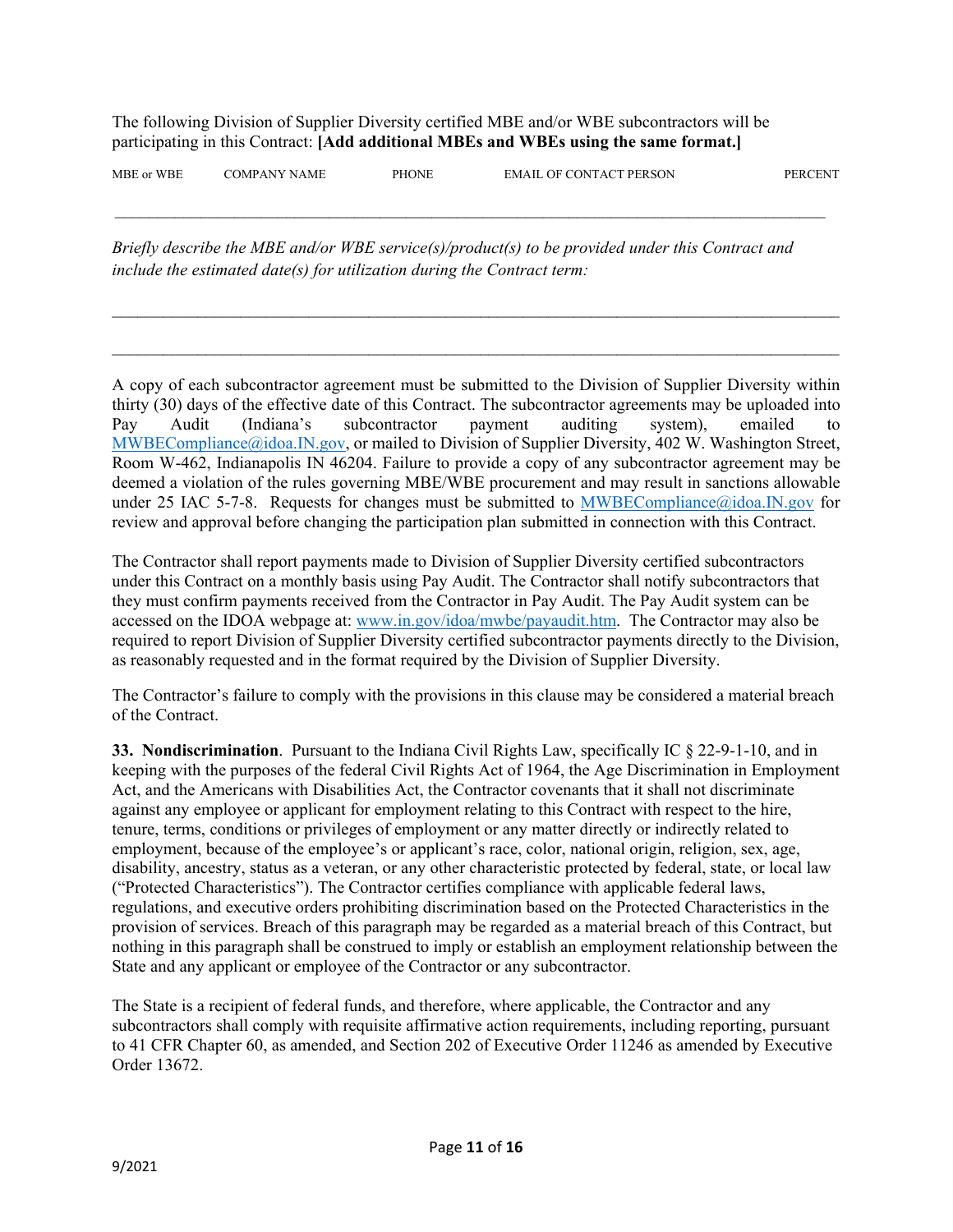**34. Notice to Parties**. Whenever any notice, statement or other communication is required under this Contract, it will be sent by E-mail or first-class U.S. mail service to the following addresses, unless otherwise specifically advised.

A. Notices to the State shall be sent to:

 $\mathcal{L}_\text{max}$  , where  $\mathcal{L}_\text{max}$  and  $\mathcal{L}_\text{max}$  and  $\mathcal{L}_\text{max}$  $\overline{\phantom{a}}$  , and the contract of the contract of the contract of the contract of the contract of the contract of the contract of the contract of the contract of the contract of the contract of the contract of the contrac  $\_$  $E$ -mail:  $\qquad \qquad$ 

 $\mathcal{L}_\text{max}$  and  $\mathcal{L}_\text{max}$  and  $\mathcal{L}_\text{max}$  and  $\mathcal{L}_\text{max}$ 

B. Notices to the Contractor shall be sent to:

| E-mail: |  |  |
|---------|--|--|

As required by IC § 4-13-2-14.8, payments to the Contractor shall be made via electronic funds transfer in accordance with instructions filed by the Contractor with the Indiana Auditor of State.

**35. Order of Precedence; Incorporation by Reference.** Any inconsistency or ambiguity in this Contract shall be resolved by giving precedence in the following order: (1) this Contract, (2) attachments prepared by the State, (3) RFP  $\#$ , (4) Contractor's response to RFP  $\#$ , and (5) attachments prepared by the Contractor. All attachments, and all documents referred to in this paragraph, are hereby incorporated fully by reference.

### **36. Ownership of Documents and Materials.**

A. All documents, records, programs, applications, data, algorithms, film, tape, articles, memoranda, and other materials (the "Materials") not developed or licensed by the Contractor prior to execution of this Contract, but specifically developed under this Contract shall be considered "work for hire" and the Contractor hereby transfers and assigns any ownership claims to the State so that all Materials will be the property of the State. If ownership interest in the Materials cannot be assigned to the State, the Contractor grants the State a non-exclusive, non-cancelable, perpetual, worldwide royalty-free license to use the Materials and to use, modify, copy and create derivative works of the Materials.

B. Use of the Materials, other than related to contract performance by the Contractor, without the prior written consent of the State, is prohibited. During the performance of this Contract, the Contractor shall be responsible for any loss of or damage to the Materials developed for or supplied by the State and used to develop or assist in the services provided while the Materials are in the possession of the Contractor. Any loss or damage thereto shall be restored at the Contractor's expense. The Contractor shall provide the State full, immediate, and unrestricted access to the Materials and to Contractor's work product during the term of this Contract.

#### **37. Payments**.

A. All payments shall be made thirty five (35) days in arrears in conformance with State fiscal policies and procedures and, as required by IC § 4-13-2-14.8, the direct deposit by electronic funds transfer to the financial institution designated by the Contractor in writing unless a specific waiver has been obtained from the Indiana Auditor of State. No payments will be made in advance of receipt of the goods or services that are the subject of this Contract except as permitted by IC § 4-13-2-20.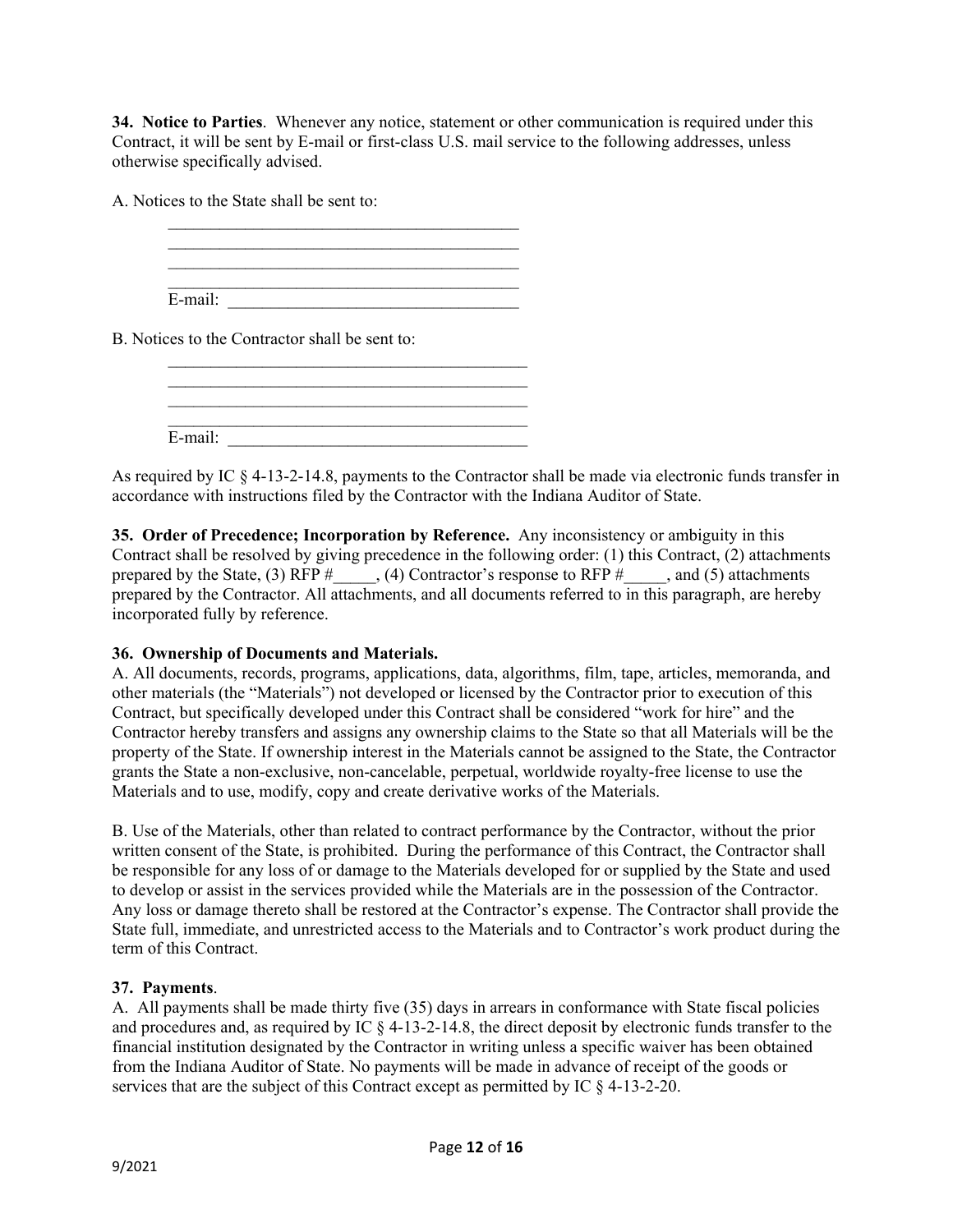B. If the Contractor is being paid in advance for the maintenance of equipment, software or a service as a subscription, then pursuant to IC  $\S$  4-13-2-20(b)(14), the Contractor agrees that if it fails to fully provide or perform under this Contract, upon receipt of written notice from the State, it shall promptly refund the consideration paid, pro-rated through the date of non-performance.

**38. Penalties/Interest/Attorney's Fees**. The State will in good faith perform its required obligations hereunder and does not agree to pay any penalties, liquidated damages, interest or attorney's fees, except as permitted by Indiana law, in part, IC  $\S$  5-17-5, IC  $\S$  34-54-8, IC  $\S$  34-13-1 and IC  $\S$  34-52-2.

Notwithstanding the provisions contained in IC § 5-17-5, any liability resulting from the State's failure to make prompt payment shall be based solely on the amount of funding originating from the State and shall not be based on funding from federal or other sources.

**39. Progress Reports**. The Contractor shall submit progress reports to the State upon request. The report shall be oral, unless the State, upon receipt of the oral report, should deem it necessary to have it in written form. The progress reports shall serve the purpose of assuring the State that work is progressing in line with the schedule, and that completion can be reasonably assured on the scheduled date.

**40. Public Record.** The Contractor acknowledges that the State will not treat this Contract as containing confidential information and the State will post this Contract on the transparency portal as required by Executive Order 05-07 and IC § 5-14-3.5-2. Use by the public of the information contained in this Contract shall not be considered an act of the State.

**41. Renewal Option**. This Contract may be renewed under the same terms and conditions, subject to the approval of the Commissioner of the Department of Administration and the State Budget Director in compliance with IC § 5-22-17-4. The term of the renewed contract may not be longer than the term of the original Contract.

**42. Severability**. The invalidity of any section, subsection, clause or provision of this Contract shall not affect the validity of the remaining sections, subsections, clauses or provisions of this Contract.

**43. Substantial Performance.** This Contract shall be deemed to be substantially performed only when fully performed according to its terms and conditions and any written amendments or supplements.

**44. Taxes**. The State is exempt from most state and local taxes and many federal taxes. The State will not be responsible for any taxes levied on the Contractor as a result of this Contract.

**45. Termination for Convenience**. This Contract may be terminated, in whole or in part, by the State, which shall include and is not limited to IDOA and the State Budget Agency whenever, for any reason, the State determines that such termination is in its best interest. Termination of services shall be effected by delivery to the Contractor of a Termination Notice at least thirty (30) days prior to the termination effective date, specifying the extent to which performance of services under such termination becomes effective. The Contractor shall be compensated for services properly rendered prior to the effective date of termination. The State will not be liable for services performed after the effective date of termination. The Contractor shall be compensated for services herein provided but in no case shall total payment made to the Contractor exceed the original contract price or shall any price increase be allowed on individual line items if canceled only in part prior to the original termination date. For the purposes of this paragraph, the parties stipulate and agree that IDOA shall be deemed to be a party to this Contract with authority to terminate the same for convenience when such termination is determined by the Commissioner of IDOA to be in the best interests of the State.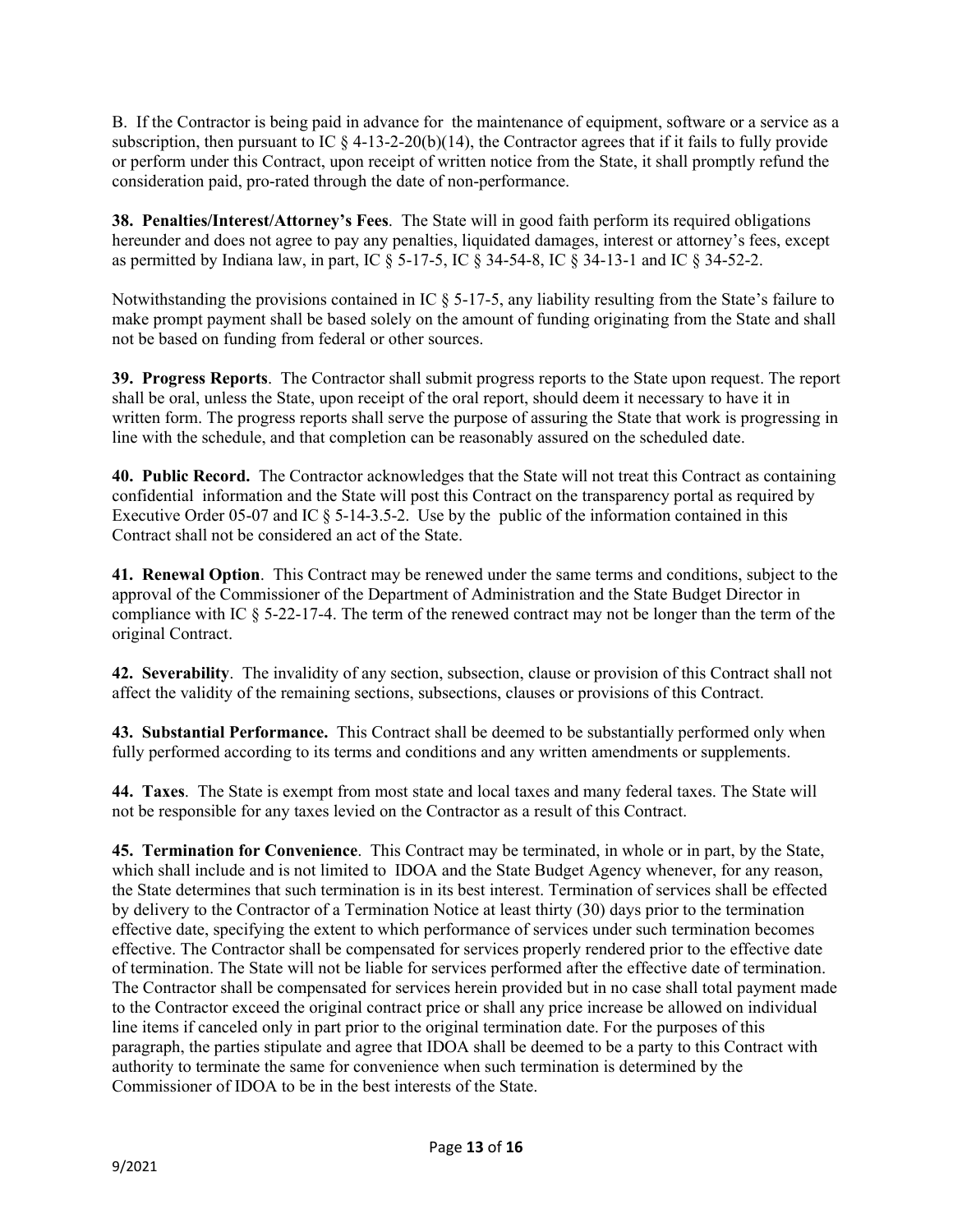#### **46. Termination for Default.**

A. With the provision of thirty (30) days' notice to the Contractor, the State may terminate this Contract in whole or in part if the Contractor fails to:

- 1. Correct or cure any breach of this Contract; the time to correct or cure the breach may be extended beyond thirty (30) days if the State determines progress is being made and the extension is agreed to by the parties;
- 2. Deliver the supplies or perform the services within the time specified in this Contract or any extension;
- 3. Make progress so as to endanger performance of this Contract; or
- 4. Perform any of the other provisions of this Contract.

B. If the State terminates this Contract in whole or in part, it may acquire, under the terms and in the manner the State considers appropriate, supplies or services similar to those terminated, and the Contractor will be liable to the State for any excess costs for those supplies or services. However, the Contractor shall continue the work not terminated.

C. The State shall pay the contract price for completed supplies delivered and services accepted. The Contractor and the State shall agree on the amount of payment for manufacturing materials delivered and accepted and for the protection and preservation of the property. Failure to agree will be a dispute under the Disputes clause. The State may withhold from these amounts any sum the State determines to be necessary to protect the State against loss because of outstanding liens or claims of former lien holders.

D. The rights and remedies of the State in this clause are in addition to any other rights and remedies provided by law or equity or under this Contract.

**47. Travel**. No expenses for travel will be reimbursed unless specifically authorized by this Contract. Permitted expenses will be reimbursed at the rate paid by the State and in accordance with the Budget Agency's *Financial Management Circular – Travel Policies and Procedures* in effect at the time the expenditure is made. Out-of-state travel requests must be reviewed by the State for availability of funds and for conformance with *Circular* guidelines.

**48. Waiver of Rights**. No right conferred on either party under this Contract shall be deemed waived, and no breach of this Contract excused, unless such waiver is in writing and signed by the party claimed to have waived such right. Neither the State's review, approval or acceptance of, nor payment for, the services required under this Contract shall be construed to operate as a waiver of any rights under this Contract or of any cause of action arising out of the performance of this Contract, and the Contractor shall be and remain liable to the State in accordance with applicable law for all damages to the State caused by the Contractor's negligent performance of any of the services furnished under this Contract.

**49. Work Standards**. The Contractor shall execute its responsibilities by following and applying at all times the highest professional and technical guidelines and standards. If the State becomes dissatisfied with the work product of or the working relationship with those individuals assigned to work on this Contract, the State may request in writing the replacement of any or all such individuals, and the Contractor shall grant such request.

**50. State Boilerplate Affirmation Clause**. I swear or affirm under the penalties of perjury that I have not altered, modified, changed or deleted the State's standard contract clauses (as contained in the *2021* OAG/ IDOA *Professional Services Contract Manual* or the *2021 SCM Template*) in any way except as follows: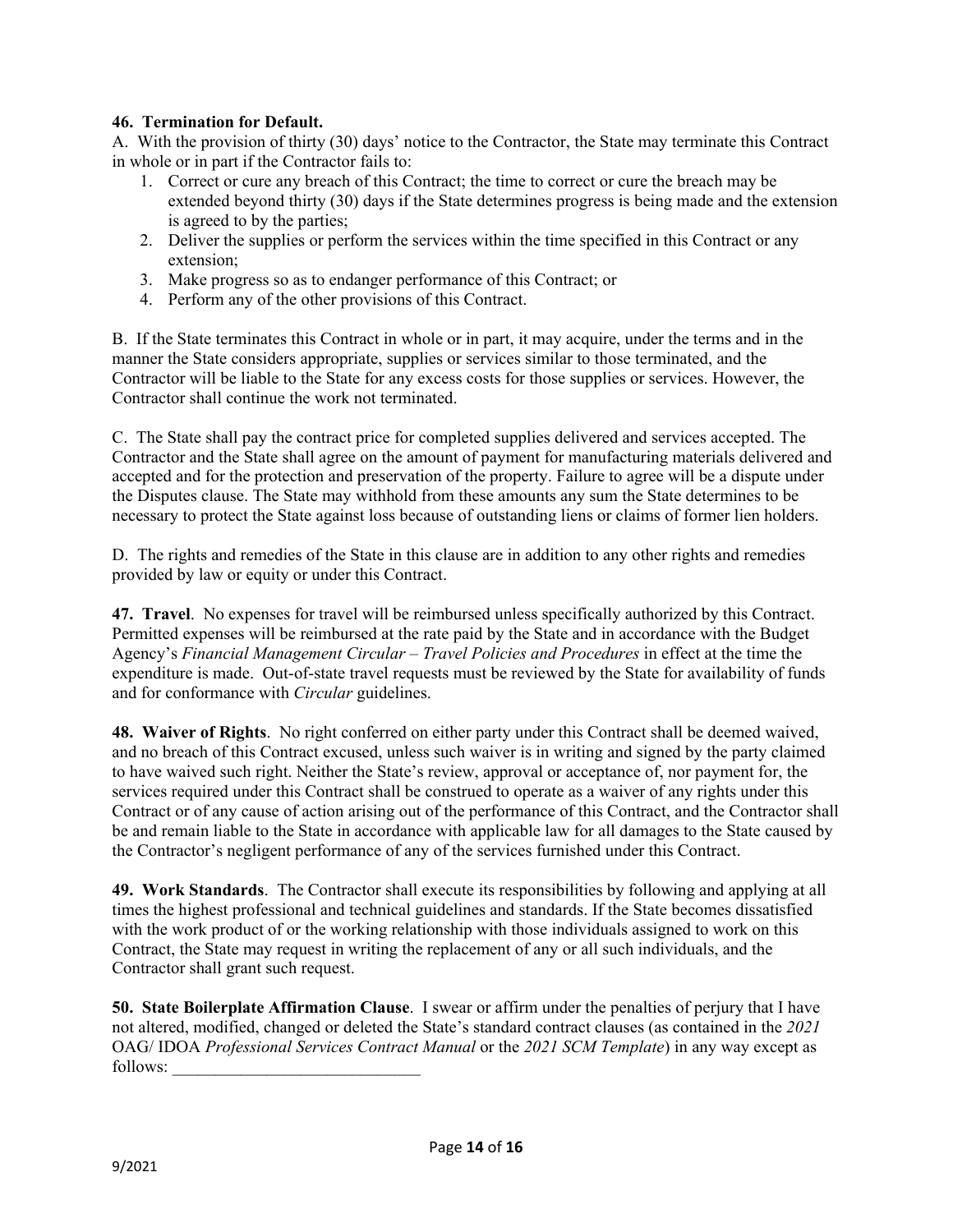#### **Non-Collusion and Acceptance**

The undersigned attests, subject to the penalties for perjury, that the undersigned is the Contractor, or that the undersigned is the properly authorized representative, agent, member or officer of the Contractor. Further, to the undersigned's knowledge, neither the undersigned nor any other member, employee, representative, agent or officer of the Contractor, directly or indirectly, has entered into or been offered any sum of money or other consideration for the execution of this Contract other than that which appears upon the face hereof. **Furthermore, if the undersigned has knowledge that a state officer, employee, or special state appointee, as those terms are defined in IC § 4-2-6-1, has a financial interest in the Contract, the Contractor attests to compliance with the disclosure requirements in IC § 4-2-6-10.5.**

#### **Agreement to Use Electronic Signatures**

I agree, and it is my intent, to sign this Contract by accessing State of Indiana Supplier Portal using the secure password assigned to me and by electronically submitting this Contract to the State of Indiana. I understand that my signing and submitting this Contract in this fashion is the legal equivalent of having placed my handwritten signature on the submitted Contract and this affirmation. I understand and agree that by electronically signing and submitting this Contract in this fashion I am affirming to the truth of the information contained therein. I understand that this Contract will not become binding on the State until it has been approved by the Department of Administration, the State Budget Agency, and the Office of the Attorney General, which approvals will be posted on the Active Contracts Database: [https://fs.gmis.in.gov/psp/guest/SUPPLIER/ERP/c/SOI\\_CUSTOM\\_APPS.SOI\\_PUBLIC\\_CNTRCTS.GB](https://fs.gmis.in.gov/psp/guest/SUPPLIER/ERP/c/SOI_CUSTOM_APPS.SOI_PUBLIC_CNTRCTS.GBL) [L?](https://fs.gmis.in.gov/psp/guest/SUPPLIER/ERP/c/SOI_CUSTOM_APPS.SOI_PUBLIC_CNTRCTS.GBL)

**In Witness Whereof**, the Contractor and the State have, through their duly authorized representatives, entered into this Contract. The parties, having read and understood the foregoing terms of this Contract, do by their respective signatures dated below agree to the terms thereof.

[Contractor] [Indiana Agency] By: \_\_\_\_\_\_\_\_\_\_\_\_\_\_\_\_\_\_\_\_\_\_\_\_\_\_\_\_\_\_\_\_\_ By: \_\_\_\_\_\_\_\_\_\_\_\_\_\_\_\_\_\_\_\_\_\_\_\_\_\_\_\_\_\_\_

\_\_\_\_\_\_\_\_\_\_\_\_\_\_\_\_\_\_\_\_\_\_\_\_\_\_\_\_\_\_\_\_\_\_\_\_\_ \_\_\_\_\_\_\_\_\_\_\_\_\_\_\_\_\_\_\_\_\_\_\_\_\_\_\_\_\_\_\_\_\_\_\_ Name and Title, Printed Name and Title, Printed

Approved by: **Approved by:** Approved by:

Indiana Department of Administration State Budget Agency

By: \_\_\_\_\_\_\_\_\_\_\_\_\_\_\_\_\_\_\_\_\_\_\_\_\_\_\_\_\_\_\_\_(for) By: \_\_\_\_\_\_\_\_\_\_\_\_\_\_\_\_\_\_\_\_\_\_\_\_\_\_\_\_\_\_\_ (for)

### **APPROVED as to Form and Legality:**

Office of the Attorney General

 $_{\rm (for)}$ 

Theodore E. Rokita, Attorney General

Date:

Page **15** of **16**

9/2021

Date: <u>Date:</u> 2002. Contract the contract of the contract of the contract of the contract of the contract of the contract of the contract of the contract of the contract of the contract of the contract of the contract of t

Zachary Q. Jackson, Director

Date:\_\_\_\_\_\_\_\_\_\_\_\_\_\_\_\_\_\_\_\_\_\_\_\_\_\_\_\_\_\_\_\_ Date: \_\_\_\_\_\_\_\_\_\_\_\_\_\_\_\_\_\_\_\_\_\_\_\_\_\_\_\_\_\_\_\_\_